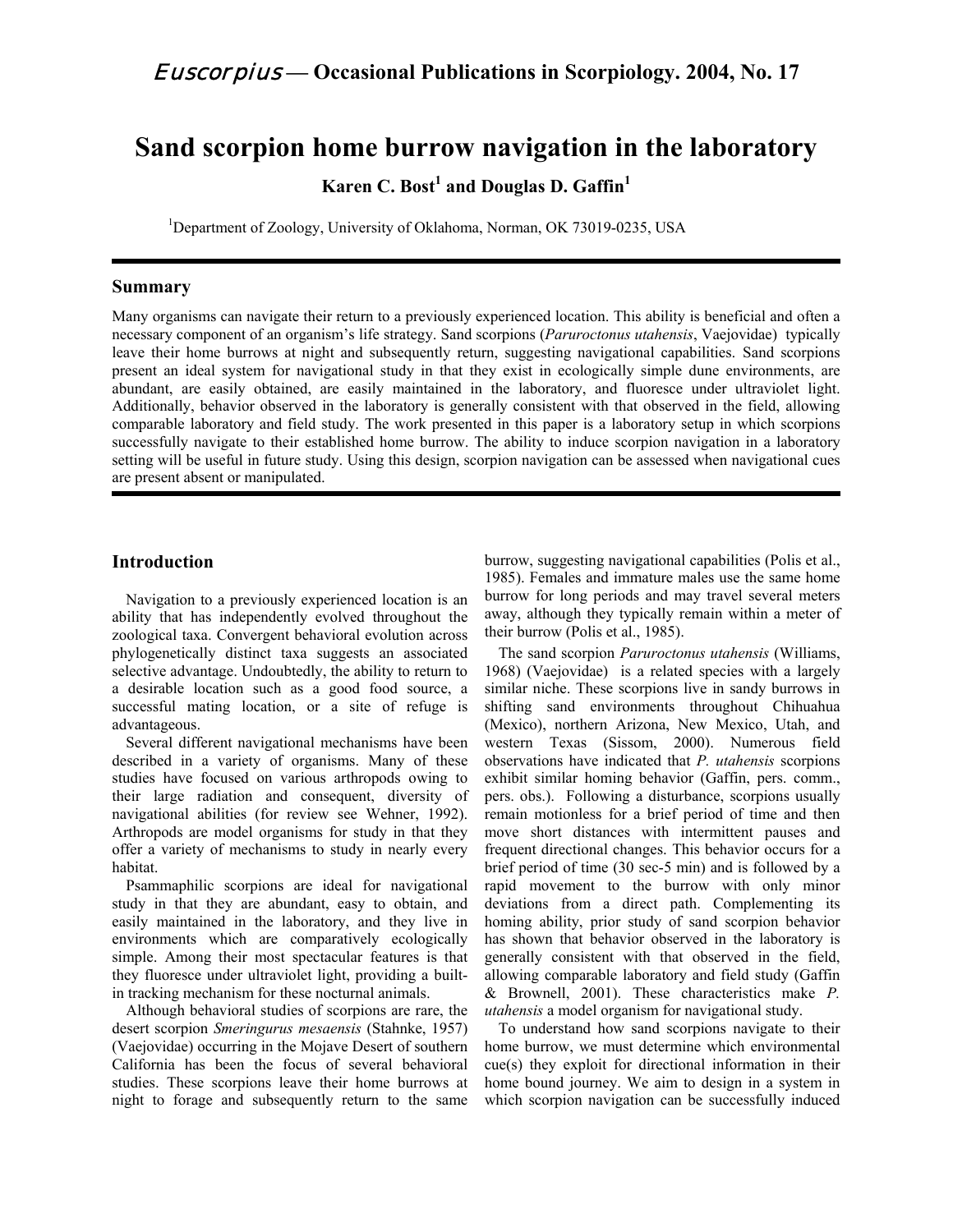in the laboratory. Once such a system is established, navigational ability can be reassessed with manipulated and/or deleted sensory cues. A loss of navigational ability in the absence or manipulation of a particular environmental cue will suggest dependence.

#### **Methods**

#### *Scorpion collections and care*

*Paruroctonus utahensis* specimens were collected from Winkler County Park northeast of Kermit, Texas, in fall of 2003 and summer of 2004. Scorpions were maintained in the laboratory with temperature ranging from 78-86°C with relative humidity ranging from 35%- 45% and a light-dark phase of 2000-0700 h dark and 0700-2000 h light. Scorpions were housed in 3.8 L glass jars containing approximately 4 cm sand from their collection site and a broken piece of flowerpot clay. Scorpions were routinely fed crickets and given water in the form of a diffuse spray which lightly moistened the sand surface.

#### *Home burrow navigation experiments*

*Experimental arenas:* Experiments were conducted using 15 individual circular arenas, each with a diameter of 76 cm and a height of 30.5 cm. Arena bottoms were constructed of medium density fiberboard, and the sides were composed of translucent acrylic. Each arena floor was covered with 4 cm sand from the collection site. A hanging 20-watt 120-volt halogen light was positioned 60 cm above the center of each arena. The lights were set to a light-dark phase of 1700-0400 h dark and 0400- 1700 h light. A cylinder (15 cm diameter and 8 cm tall) was positioned at random along the outer wall of each arena (Fig. 1). These cylinders were used to confine scorpions to a small portion of the larger arena. A broken piece of flowerpot was placed in the middle of each cylinder to encourage scorpion burrow formation.

*Experimental preparations:* Six days prior to each experimental trial, a recently fed scorpion was placed inside each home cylinder and allowed to form a home burrow. Two days prior to each trial, the cylinders were removed, allowing the scorpion to explore the remainder of each arena at will. Each afternoon before the burrow lights turned off, the sand within each burrow arena was lightly sprayed with water, providing the surface texture conductive to burrow formation.

*Experimental procedure:* Experiments occurred in the laboratory at the University of Oklahoma in summer of 2004. Prior to trial, scorpions were removed from each arena and placed individually in black film canisters.



**Fig. 1:** Circular test arena including the removable burrow arena, site of trial initiation, and line of determination marking directional choice.

Each canister was rotated 360° five times and placed in the middle of each respective arena for at least 5 minutes. Arena sand was not disturbed, allowing any potential visual or chemical cues to remain, but arena lights were dimmed to encourage scorpion movement. Trials began immediately after film canisters were removed, leaving scorpions in the center of each arena. Scorpion activity was videotaped using a Sony Digital Video Camera Recorder (DCR-TRV 120) suspended from the ceiling on a rope pulley system in nine separate filming sessions, each session filming the activity in one or two arenas at a time. The camera's infrared Night Shot capability was used during recording due to the dim lighting. The camera was connected to a color television monitor in the adjacent room for immediate viewing by the experimenters. Scorpion directional choice was observed when the animal crossed an imaginary line delimiting a circle, 46 cm in diameter, in the center of each arena (Fig. 1). Trials ended as this line was crossed.

*Analysis:* Scorpion directional choice was quantified using a Batschelet test for circular uniformity (Zar, 1999). This test was used to determine if the initial chosen walking direction was uniform about the arena or if there was a bias in the mean walking direction in relation to the home burrow. Direction was quantified by comparing the center of the cylinder area (normalized to 0°) with the position that the scorpion crossed the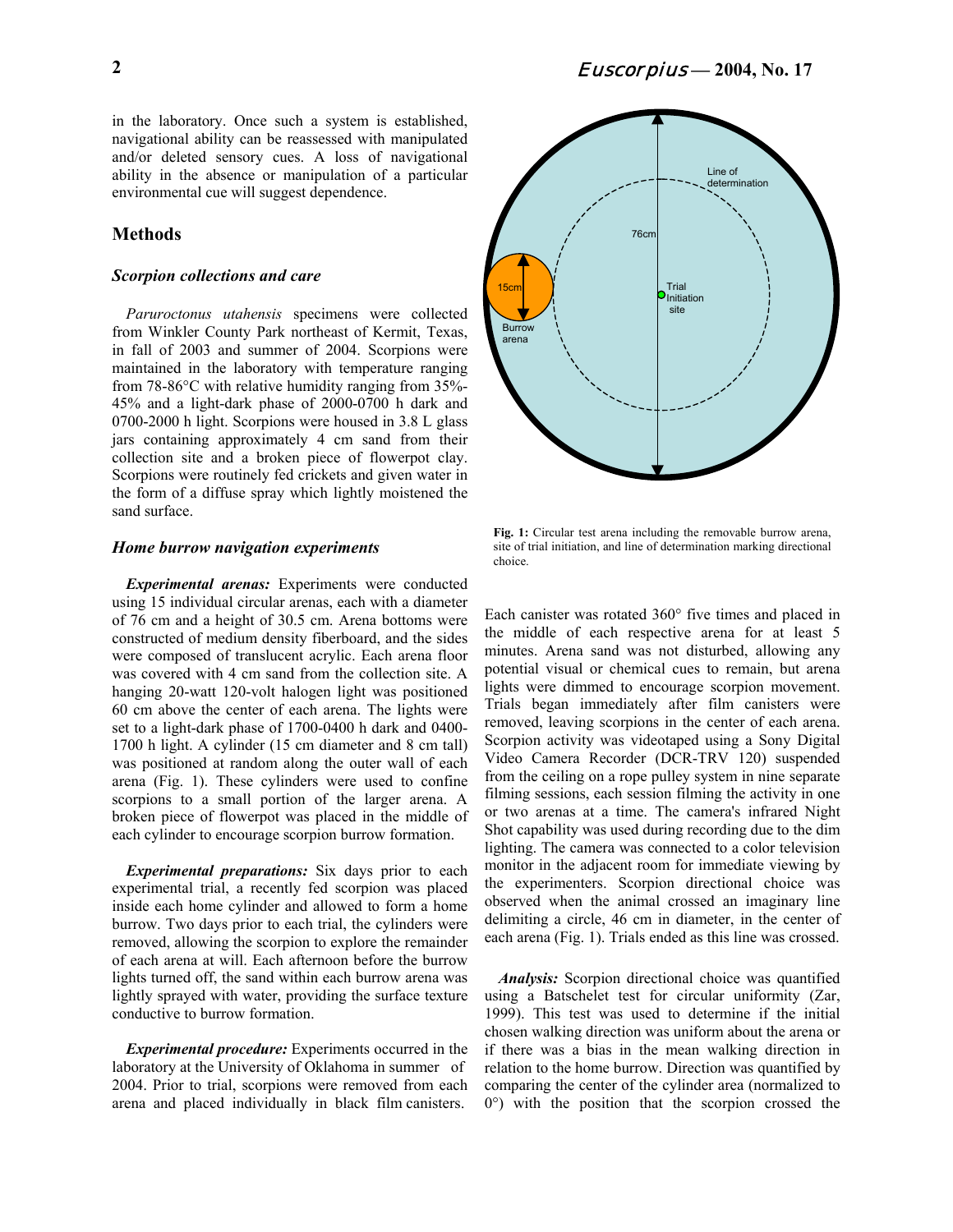circular line of determination. Scorpions that crossed the line of determination within 22.5° of the cylinder area center (1/8 of the total arena circumference) were considered to be within the burrow area.

## **Results**

Thirteen of fifteen scorpions formed burrows within the cylinders (or within the area of the cylinders after day four after cylinder removal) during the six allotted days prior to trial. These observations were made each afternoon while spraying the cylinder areas with water (arena lights were on). Scorpions that did not form burrows were consistently found on top of the piece of flowerpot in the cylinder area throughout the six-day period. Two days prior to trial, all scorpions were found within the burrow-cylinder area, including those that did not form burrows.

Trials were run to elicit home burrow navigation after displacement to the center of the arena. Upon trial initiation, most scorpions remained motionless in the center of their arena for one minute to two hours. Two scorpions quickly ran to the side of the arenas as soon as the film canisters were lifted. These trials were removed from the analysis because the rapid movement was a presumed panic response and not a reliable measure of directed movement. Two scorpions did not move after two hours and were also removed from the analysis. Upon the initiation of movement, the remaining scorpions crossed the line of determination within 43 s. Two basic movement patterns were observed (Fig. 2). Some scorpions initiated a series of turns and pauses before making a more directed movement across the line of determination, whereas others initiated movement with one directed movement that took them across the line of determination.

Eleven legitimate trials yielded five scorpions that crossed the line of determination within 22.5° of the cylinder center (0°, the center of the home cylinder). Batschelet test for circular uniformity indicated that directional choice is not uniformly distributed about the circle and that it is concentrated around  $0^{\circ}$  (V=0.007,  $(n=11)$  (Fig. 3).

#### **Discussion**

This design evolved from several preliminary experiments. Initially, directional choice was obtained using rectangular choice chambers. Trials were initiated by placing the scorpion in the center of the rectangular chamber and observing their directional choice, toward or away from the side with their given burrow. The series of turns and pauses associated with movement onset coupled with the thigmotaxic nature of the scorpion rendered inconclusive directional choice.

Scorpions commonly hit the arena wall while turning and followed the edge to the corner.

In preliminary tests using circular arenas with a diameter of 76 cm, scorpions were able to make multiple turns in the center of the arenas without hitting the walls. Consequently, scorpions commonly moved toward their burrow after a series of uninterrupted turns and pauses. Additionally, behavior observed during preliminary tests suggested that scorpions may be more loyal to their burrow if they are self-made rather than provided. It was also determined that the burrow forming cylinder must be clear and at least ten cm in diameter, otherwise



**Fig. 2:** Typical scorpion movements during trials. Black dots represent scorpion position at five-second intervals. (a) A series of turning and pausing before a seemingly directed movement across the line of determination (b) An initial seemingly directed movement across the line of determination.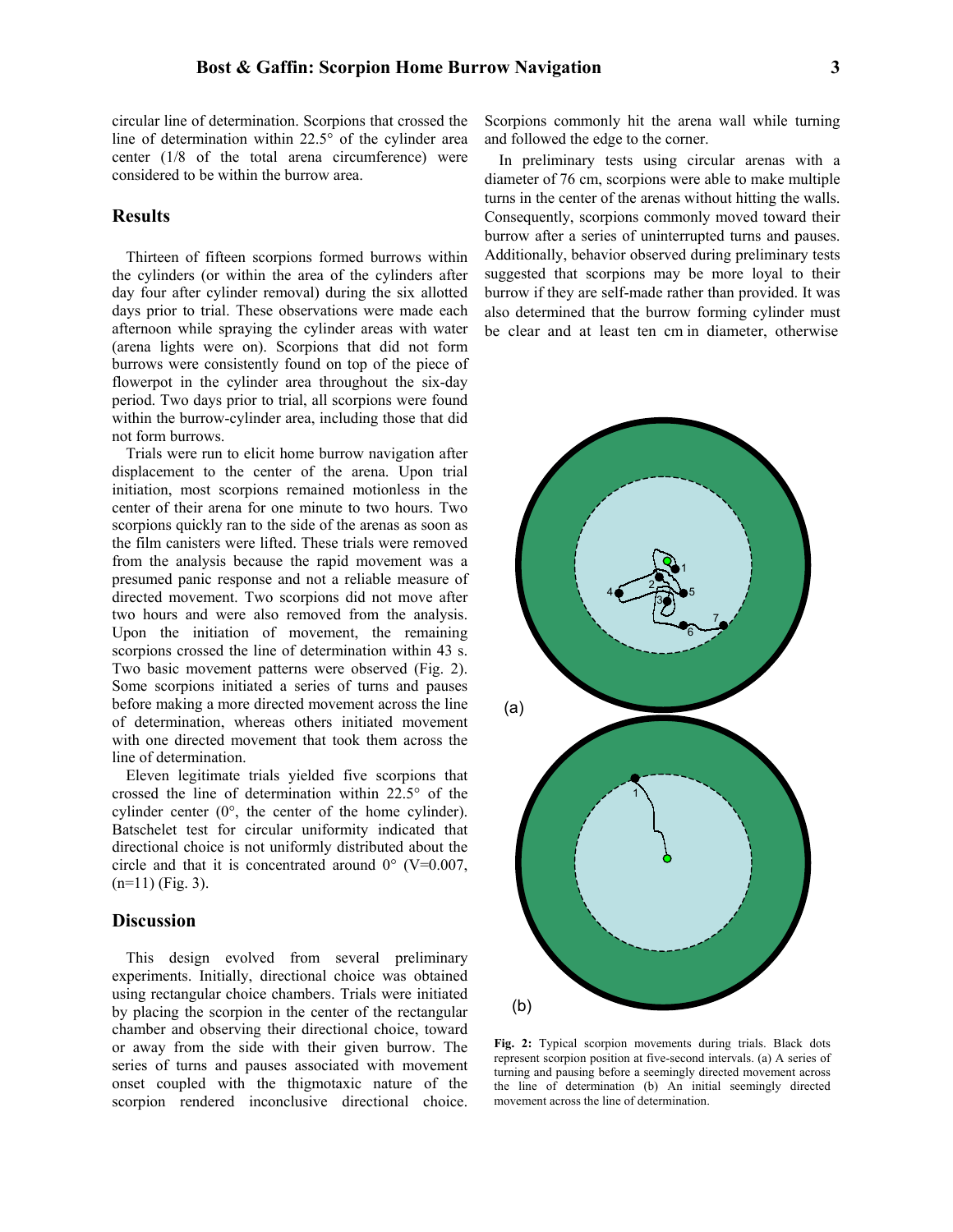

**Fig. 3:** Circular test arena divided into 45° sections with the burrow cylinder section outlined. The black dots indicate the positions where scorpions crossed the line of determination during experimental trials. The number in each section represents the frequency of scorpion crossing. Note that five of the eleven tested scorpions crossed the line of determination in the section containing the burrow and four additional scorpions crossed in adjacent sections.

most scorpions were not stimulated to form their own burrow.

In this study, *P. utahensis* scorpions exhibited nonrandom directional choice. Furthermore, directional choice was concentrated near the region of the established home burrow. Available cues including light, the Earth's magnetic field, chemical gradients, and humidity gradients may have influenced directional choice. These cues were provided to aid scorpion navigation in attempt to establish a system where it can be observed in the laboratory. These data suggest that scorpions were able to orient themselves in their arenas and navigate towards their home burrows using one or more sensory cues available in the laboratory. These data do not imply that any specific cue or cues present facilitate navigation.

The mechanisms underlying scorpion navigation are currently in the beginning stages of study, thus hypotheses must be formed from information obtained from taxonomically close organisms and from what is known about scorpion sensory systems.

Vision is a likely sensory mechanism used in navigation. Scorpions may use vision to observe landmarks, follow footsteps to retrace their outbound journey, or to potentially use light polarization patterns in navigation. The median and lateral eyes are ocelli bearing a single lens with a few photoreceptors (Locket, 2001). Ocelli are effective in determining light intensity but less capable of allowing shape determination, especially at greater distances. Thus, scorpions may be able to use nearby landmarks or visual cues such as

footprints in navigation, but the use of distant landmarks is unlikely. Many arthropods are able to detect light polarization patterns, most notably bees and ants (for review see Wehner, 1997). It has been observed that the microvilli within the rhabdoms are arranged uniformly, and some rhabdomeres occur with differential microvilliar orientation (Locket, 2001). These structures may allow scorpions to exploit polarized light as a navigational tool (Brownell, 2001).

Scorpions possess several sensory structures receptive to chemosensory stimuli, most notably the pectines, which hold many pore-tipped peg sensilla (Gaffin  $\&$ Brownell, 2001). The ventromedial position of these pectines facilitates contact, and therefore direct chemoreception, between the sensilla and the substrate. Additional chemoreceptive pore-tipped sensilla are common to the mouthparts, chelicerae and distal regions of appendages in arachnids (Foelix, 1985). Contact chemoreception of female chemical deposits has been observed in males of scorpion *Centruroides vittatus* (Buthidae) (Krapf, 1986; Gaffin & Brownell, 1992; Steinmetz et al., 2004). Perhaps similar detection of chemical deposits laid in the sand substrate on the outbound journey provide a chemical trail that the scorpion can follow home.

Detection of moisture and humidity is crucial to desert dwelling sand scorpions. Gaffin et al. (1992) provided evidence that chemoreceptive tarsal hairs detect substrate moisture. Additionally, Abushama (1964) concluded that organs on scorpion tarsi detect humidity. This humidity detection has been associated with the tarsal organ of scorpions, similar to the spider tarsal organ (Foelix & Schabronath, 1983). Prior to experimental trials, scorpion burrows areas were sprayed with water daily. The burrows were sprayed for the last time 24 hours before trial initiation. After trial completion, a HOBO Pro Series device was placed in the burrow area to monitor the level of humidity about the burrow. The HOBO was placed in the burrow for 24 hours, sprayed with the normal amount of water, and removed 24 hours later. Data recorded from the HOBO indicated that relative humidity about the burrow area returned to the initial burrow area humidity (42% RH) within three hours of spraying water (97% RH). These data indicate that a potential humidity gradient established from burrow area moistening had dissipated well before trial initiation, thus it is unlikely that scorpions followed a humidity gradient to their burrows.

It is possible that scorpions are using other environmental cues, including the Earth's magnetic field, which may aid path integration. Evidence exists for magnetic orientation in several arthropod species, although it has not been shown to be a useful cue in path integration (Nørgaard et al., 2003).

The laboratory design presented here provides a controlled system that can be used to isolate and